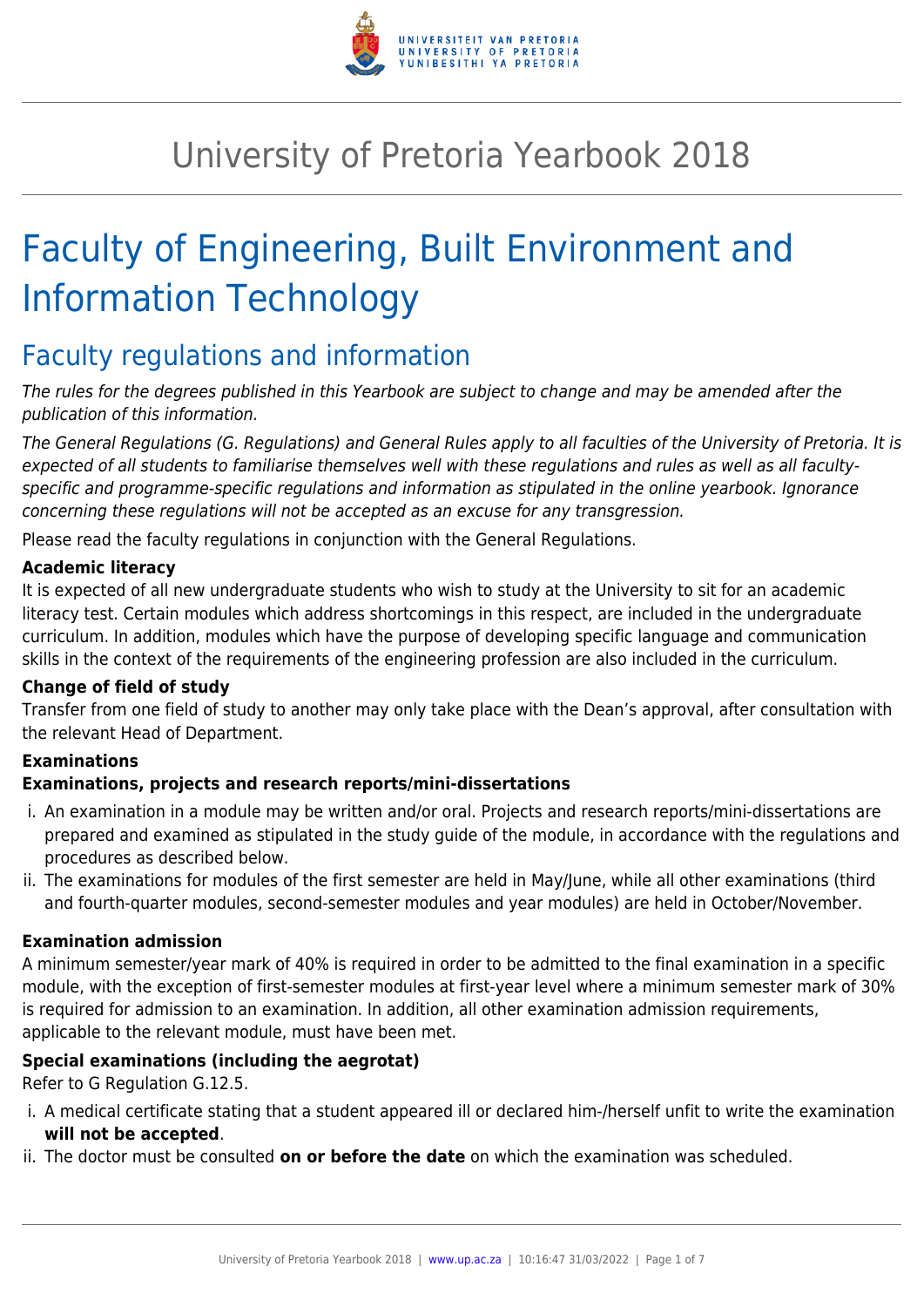

### **Ancillary examinations**

Refer to G Regulation G.12.3.

Please note: No ancillary or special examinations are granted in any design modules (all ONT modules) in the Department of Architecture.

### **Other special examinations**

Refer also to G Regulation G.12.6.

- i. The Dean may, on the recommendation of the Head of Department concerned, grant a special examination in a module to a student who failed that module in the final year of study, and consequently does not comply with degree requirements.
- ii. In the schools of **Built Environment** and **Information Technology**: A student may at most, be admitted to either one special examination in a year module or two special examinations in semester modules or four special examinations in quarter modules.
- iii. In the **School of Engineering**: A student may be granted at the most two such special examinations. To be taken into consideration for a special examination, a student should have obtained a minimum final mark of 40% and should also have complied with all other examination admission requirements which are applicable to the relevant module.
- iv. A student must apply in writing to the Dean before consideration will be given to admission to a special examination. The Head of Department decides when the special examination will take place and may prescribe work that must be satisfactorily completed before a student may write the examination.
- v. During calculation of the final mark the semester mark is retained and the final mark is calculated as the weighted average of the special examination mark and the semester mark, in accordance with the formula as published in the study guide of the specific module. The candidate should also comply with the subminimum requirements. The highest final mark that may be awarded is 50%.
- vi. No special examinations will be allowed for modules with a project or design component.

### **Please note:**

- In the **School for the Built Environment**, the pass mark required for a special examination is 50%, a higher mark is not allocated and the semester/year mark is not taken into consideration.
- **School of Information Technology**: If a test or examination clash occurs between modules within the prescribed curriculum, an adjustment of the test date and/or time will only be considered if the student completes an official application form at the department's administration office and submits a copy and supporting documentation to the relevant lecturer at least seven (7) days prior to the scheduled test. A module from a higher year level receives preference to that of a lower year level within the prescribed curriculum.
- In the **School of Engineering**: no special examinations will be allowed for modules with a project or design component in any discipline of engineering. No other special examinations are granted in the School of Engineering.

### **Re-marking of examination scripts**

Refer to G Regulation G.14.

### **Supplementary examinations in the School of Engineering**

Refer to General Regulation G.12.4.

In the School of Engineering a supplementary examination is only granted in instances where:

- i. A final mark of between 45% and 49% was achieved;
- ii. A final mark of between 40% and 44% was achieved and where the candidate also achieved either a semester mark or an examination mark of 50% or higher;
- iii. A pass mark has been obtained, but the required subminimum in the examination section of the module or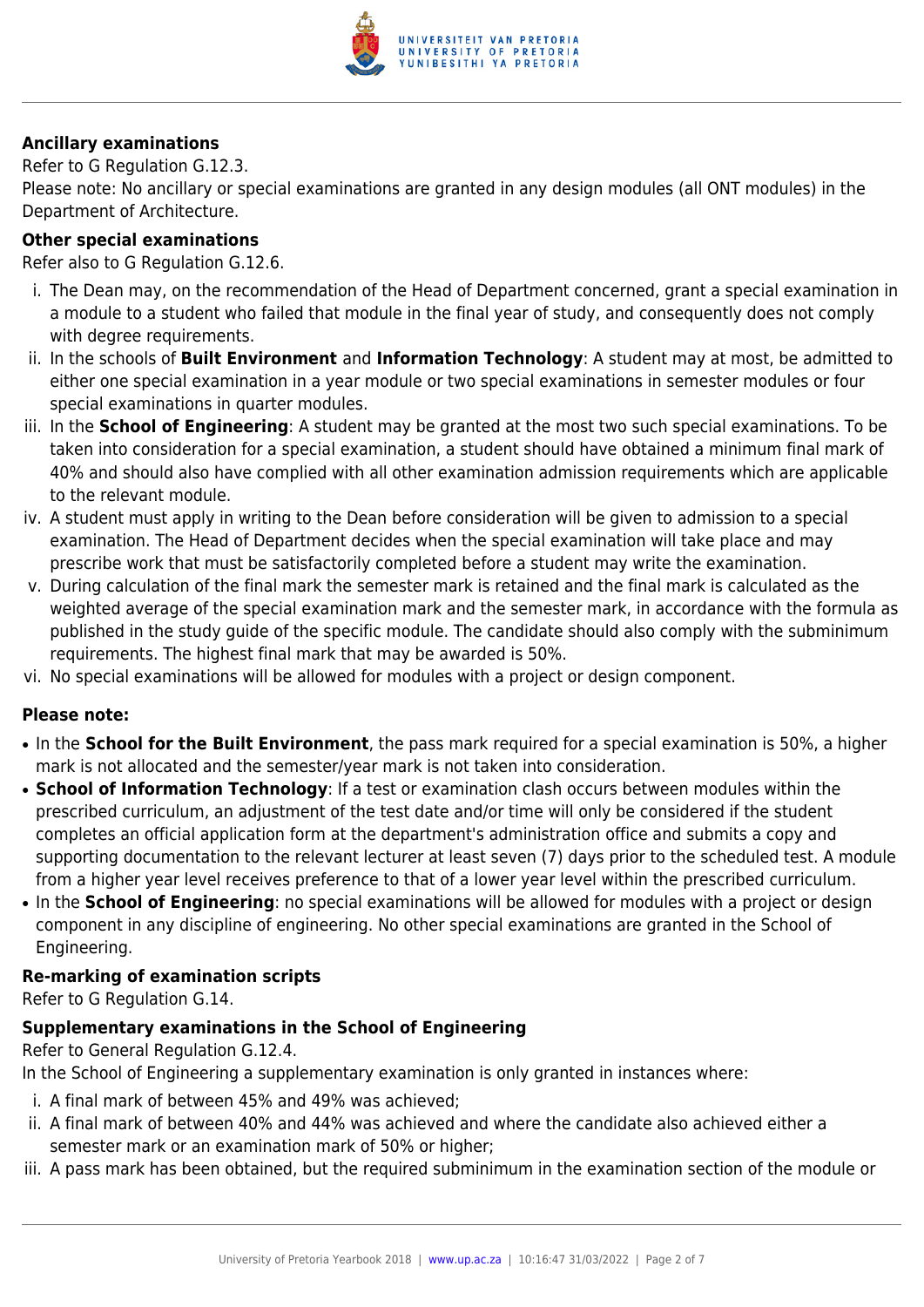

divisions thereof has not been obtained.

iv. A final mark of between 40% and 49% has been obtained in first-year modules in the first semester.

Calculation of the final supplementary examination mark:

- i. The semester mark is retained and the final mark is calculated as the weighted average of the supplementary examination mark and the semester mark, in accordance with the formula as published in the study manual of the specific module, with the proviso that the maximum final mark awarded may be no more than 50%. The only exception to this rule is in the case of first-year modules at first-semester level, where the semester mark is not considered, and where the supplementary examination mark is taken as the final mark, with the proviso that the maximum final mark awarded may be no more than 50%.
- ii. All other pass requirements, as published in the study manual of each specific module, remain so and are applicable during the determination of the final result of a supplementary examination in the module.

Special supplementary examinations will not be arranged for students who were not able to write the supplementary examinations during scheduled times, as given in the examinations timetable.

### **Supplementary examinations in the School for the Built Environment**

Refer to G Regulation G.12.4.

Except for first-semester modules in the first year where supplementary examinations are compulsory between 40% and 49%, a supplementary examination is only granted in instances where:

- i. a final mark of between 45% and 49% was obtained;
- ii. a final mark of between 40% and 44% was obtained and where the candidate also obtained either a semester mark or an examination mark of 50% or higher;
- iii. a pass mark has been obtained, but the required subminimum in the examination section of the module or divisions thereof has not been obtained.

Regulations (i) to (iii) do not apply to third-year modules of any of the programmes in the Department of Architecture. No supplementary examinations are granted in any year of study for the design module (ONT modules).

### **Supplementary examinations in the School of Information Technology**

Refer to G Regulation G.12.4.

In the School of Information Technology all supplementary examinations are considered and granted in accordance with the stipulations of G Regulation G.12.4, and is calculated as follows:

- i. The semester mark is retained and the final mark is calculated as the weighted average of the supplementary examination mark and the semester mark, in accordance with the formula as published in the study manual of the specific module, with the proviso that the maximum final mark awarded may be no more than 50%. The only exception to this rule is in the case of first-year modules at first-semester level, where the semester mark is not considered, and where the supplementary examination mark is taken as the final mark, with the proviso that the maximum final mark awarded may be no more than 50%.
- ii. All other pass requirements, as published in the study manual of each specific module, remain so and are applicable during the determination of the final result of a supplementary examination in the module.

Special supplementary examinations will not be arranged for students who were not able to write the supplementary examinations during scheduled times, as provided in the examinations timetable.

### **Pass requirements**

Refer also to G Regulations G.11.1(a) and G.12.2.2

a. In order to pass a module, a student must obtain an examination mark of at least 40% and a final mark of at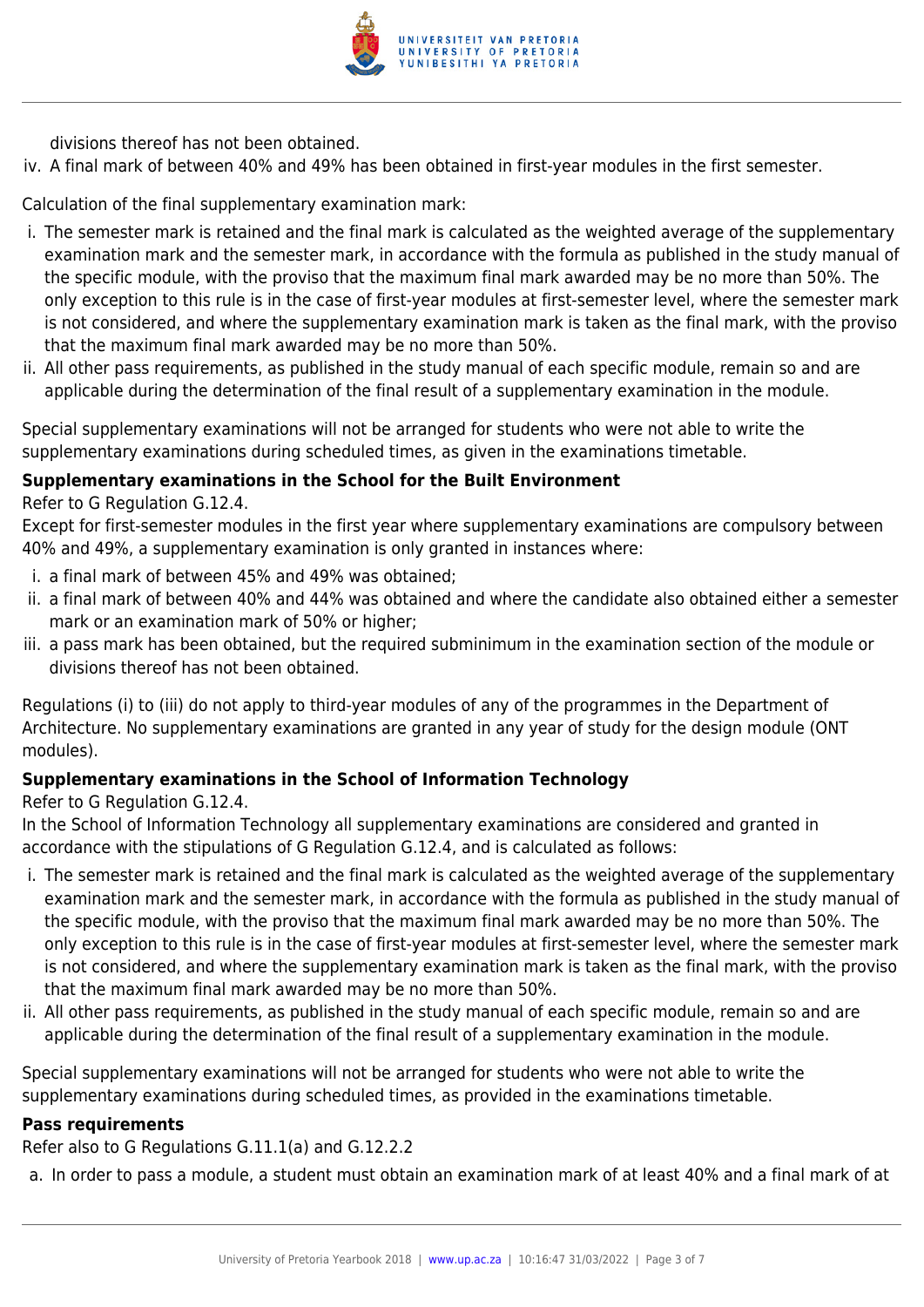

least 50% except if stated otherwise in the study guide. A student passes a module with distinction if a final mark of at least 75% is obtained. The final mark is compiled from the semester/year mark and the examination mark.

**Please note**: In the School of Engineering, borderline cases (e.g. a mark of 49% or 74%) must be reconsidered by both the internal and external examiners, for determination of the possible merit of an upward adjustment of the mark. Marks may not be adjusted downwards, except when obvious marking and adding errors were detected. The pass mark is a minimum final mark of 50% and a student fails the module if a lower mark (e.g. 49%) was obtained.

- b. Calculation of the final mark: The semester/year mark must account for no less than 40% and no more than 60% of the final mark, with the exception of modules such as design and research projects and research reports/essays, as well as in modules where the development of general skills is the primary learning activity, where appropriate alternative norms are determined individually by schools or departments. The specific details and/or formula for the calculation of the final mark are set out in the study guide of each module. Also, a schedule listing this information (for all the modules presented in each school) will be compiled, for approval by the Dean.
- c. Calculation of the semester/year mark: The semester/year mark is compiled from formative assessment of learning activities such as assignments, presentations, practicals and group projects, as well as from class tests and semester tests. For each module the specific formula for the calculation of the semester/year mark is determined by the lecturer(s) responsible for the presentation of the module and the details are set out in the study guide. Also, a schedule listing this information for all the modules presented in each school will be compiled, for approval by the Dean.

Refer also to G Regulation G.11.1(b).

- d. In some modules specific requirements in respect of certain components of the semester/year mark may be set in order for a student to pass the module (for example that satisfactory performance in and attendance of practical classes are required). Thus, even if a pass mark is obtained in the module, a pass is not granted unless these requirements are met. For such modules these specific requirements are set out in the study guide. Also, a schedule containing this information (for all such modules presented in each school) will be compiled, for approval by the Dean.
- e. A student must comply with the subminimum requirements in subdivisions of certain modules. For such modules these specific requirements are set out in the study guide of the module. Also, a schedule containing this information (for all such modules presented in each school) will be compiled, for approval by the Dean.
- f. A student may be promoted (exempted from the examination) in certain modules in the School of Information Technology should a specified semester/year mark (minimum 65%) be obtained. For such modules these specific requirements are set out in the study guide of the module. Refer also to G Regulation G.10.3.

**Please note**: General Regulation G.10.3 is normally not applied by the School of Engineering and no promotion (exemption from the examination) is allowed in any module, except in special cases where permission of the Dean is required.

### **Dean's Merit List (Eng. 10.2)**

The Dean's Merit List will be published annually on the website of the Faculty and will contain the names of the students whose academic performance over the year has been excellent and deserves recognition. Letters of commendation will be sent to students who qualify for inclusion on the Dean's Merit List.

To be eligible for inclusion in the Dean's Merit List, a student in the School for Engineering must pass all the modules as prescribed in the curriculum of a specific year of study as published. A student registered for the first, second or third year of the four-year programme must obtain a minimum weighted average of 75% and a student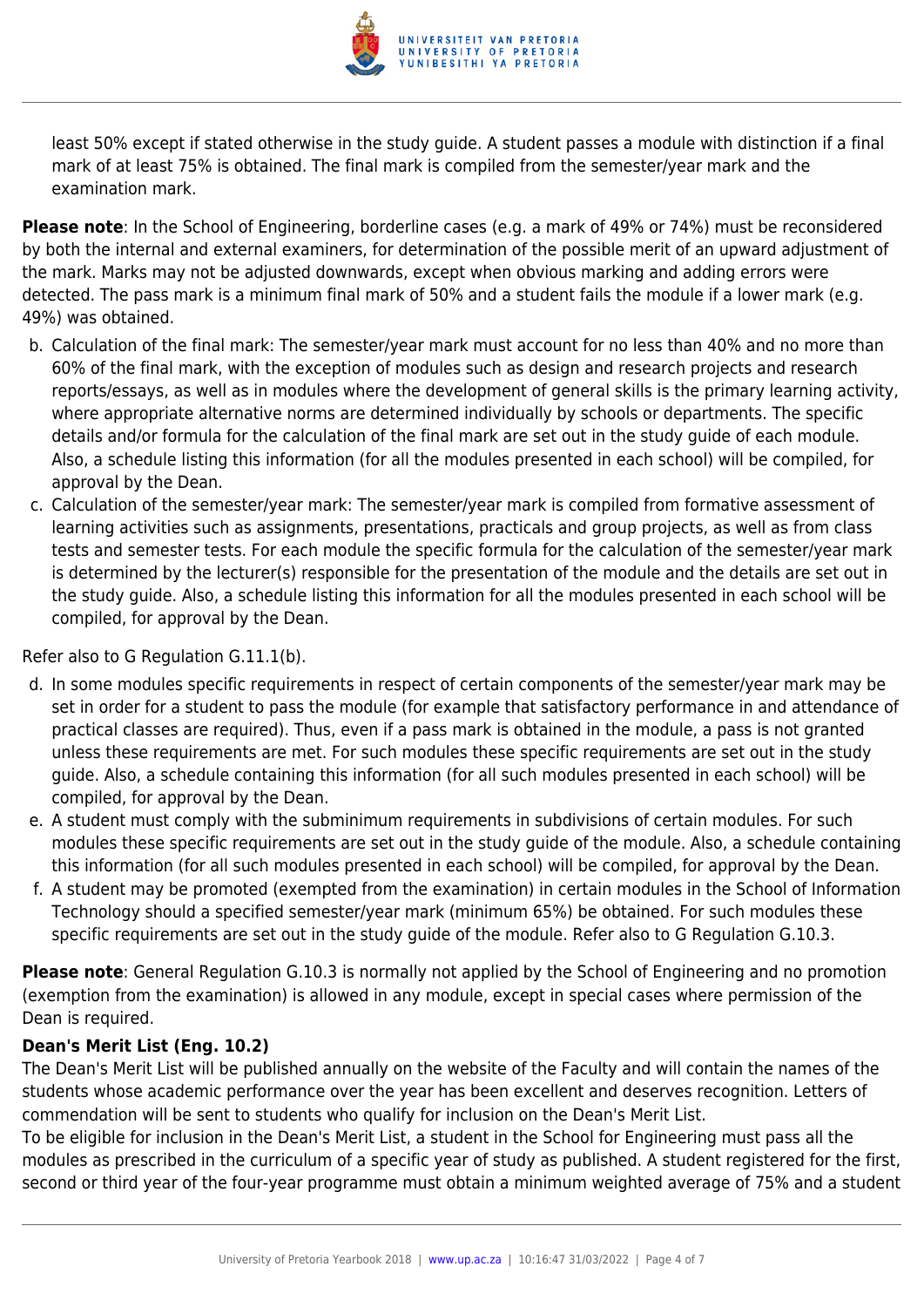

registered on the first, second, third or fourth year of the five year programme must obtain a minimum weighted average of 75%.

### **Additional regulations and information for the School of Engineering**

### **Selection**

A selection procedure takes place prior to admission to any programme in the School of Engineering. Restrictions may be placed on the number of students admitted to the School and/or its departments. Postgraduate selection takes place as stipulated in the respective departmental rules.

### **Renewal of registration (Eng.4)**

Should a student who is repeating a year of study, with the exception of first-year students, fail to obtain sufficient credits to be promoted to the subsequent year of study at the end of the year of repetition, he or she will forfeit his or her right to readmission. Students who forfeit the right to readmission, may apply in writing to the Admissions Committee for readmission to the Faculty. Provisions regarding promotion, including provisions for first-year students, appear in the regulations of the relevant fields of study.

### **Equivalent modules**

A BEng student may be permitted by the Dean, on recommendation of the relevant head of the department, to register for an equivalent module in an alternate semester, although the module is normally offered to the student's group in another semester, and providing that no timetable clashes occur.

### **Duration of examinations in undergraduate modules in the School of Engineering**

The duration of an examination in an 8-credit module will not exceed 90 minutes and in a 16-credit module will not exceed 180 minutes, except where special approval is granted by the Dean to exceed these limits. The duration of a supplementary examination or a special examination in all under-graduate modules will not exceed 90 minutes, except where special approval is granted by the Dean to exceed this limit. In the event of an aegrotat, the duration of the examination can be extended to a maximum period of 180 minutes, depending on an arrangement made between the lecturer and the student.

### **Exposure to the practice of engineering (Eng. 8)**

Engineering students are exposed in three ways to the practice of engineering during the course of their studies:

- a. Workshop practice a module comprising a period at the end of the first year of study during which students are trained in workshop practice. Students in electrical, electronic and computer engineering attend the Introduction to Laboratory Measurements and Computer Simulations' module.
- b. Practical training specific periods of work at firms during which experience is gained in the practice of engineering. Students may deviate from this stipulation only with the permission of the Dean.
- c. Excursions study excursions arranged for students to visit various engineering firms and installations in order to obtain insight into the industry. This training is compulsory. Details of the modules regarding these aspects of training are explained in the sections of this publication which deal with the curricula and syllabi of the various programmes.

### **Additional regulations and information for the School for the Built Environment Selection**

Selection takes place prior to admission to the following programmes in the School for the Built Environment:

- a. All undergraduate programmes: A restricted number of students are admitted to all undergraduate programmes.
- b. Postgraduate programmes: A restricted number of students are admitted to the following taught programmes: BArchHons, BIntHons, BLArchHons, BScHons (Applied Science), BScHons Quantity Surveying, BScHons Construction Management, MArch(Prof), MInt(Prof), ML(Prof), MSc (Applied Science), MSc Quantity Surveying, MSc Construction Management, MSc Real Estate, MSc Real Estate Retail Property and Master of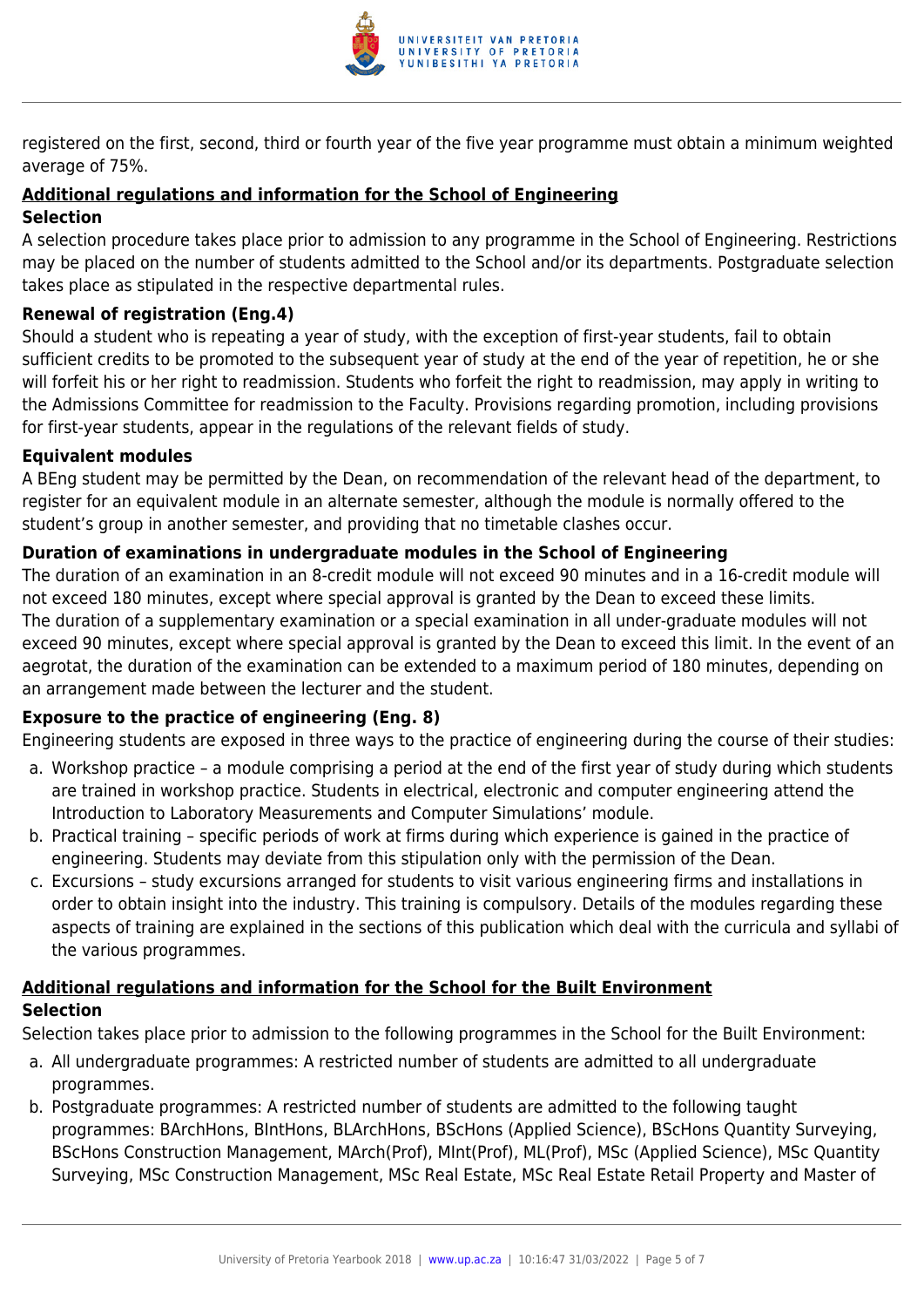

Town and Regional Planning. Applications close on 31 October for South African students. Admission to the MSc and PhD programmes by research is subject to approval by the Head of Department and the Dean.

### **International students**

Applications close on 31 August for international students.

International students wanting to be considered for selection must have their qualifications audited and verified by the South African Qualifications Authority (SAQA). Those candidates wanting to register for professional postgraduate degree programmes for purposes of professional registration must further have their qualifications verified by the relevant registering council as to the equivalence of the registration category. All costs are for the direct account of the applicant. All documentation must accompany the application and be submitted before the closing date.

**Please Note**: Contact details for the various bodies are to be found on the relevant departmental web page.

### **Promotion requirements in the School for the Built Environment**

- a. Students whose academic progress is not acceptable can be suspended from further studies. Refer to the following important regulations: G Regulation G.3 and/or regulations as they appear for the applicable programmes.
- b. A student who is excluded from further studies in terms of the stipulations of the abovementioned regulations will be notified in writing by the Dean or admissions committee at the end of the relevant semester.
- c. A student who has been excluded from further studies may apply in writing to the admissions committee of the School for the Built Environment for readmission on or before 12 January.
- d. Should the student be readmitted by the admissions committee, strict conditions will be set which the student must comply with in order to proceed with studies.
- e. Should the student not be readmitted to further studies by the admissions committee, he/she will be informed in writing.
- f. Students who are not readmitted by the admissions committee have the right to appeal to the Senate Committee for Admission, Evaluation and Academic Support.
- g. Any decision taken by the Senate Committee for Admission, Evaluation and Academic Support is final.

### **Additional regulations and information for the School of Information Technology Selection**

A selection procedure takes place prior to admission to the degree programmes in the School of Information Technology. The number of students admitted to the under-graduate programmes in the school may be limited. Postgraduate selection takes place in accordance with departmental policy.

### **Academic literacy**

All first-year students in the School of Information Technology enroll for ALL 121, a specialised module in academic literacy for Information Technology. For students in the Four-year programmes, Language, life and study skills 1 and 2 are compulsory in both the first semester and second semester (LST 133 and LST 143).

### **Requirements for specific modules (IT.3)**

A candidate who has:

- a. passed the Grade 12 examination in Mathematics with at least 50% will be admitted to WTW 134, WTW 115 and WTW 152, and 60% for WTW 114, WTW 126, WTW 158 and WTW 161 in Mathematics and to WST 111 etc. or obtained at least 3 (40-49%) for Mathematics in Grade 12, will be admitted to WTW 133 and WTW 143
- b. obtained at least 4 (50-59%) in Mathematics in the Grade 12 examination, or at least 50% in both Statistics 113, 123, will be admitted to Informatics 112; Economics 113, 123 and 120;
- c. obtained at least 5 (60-69%) in Mathematics, or obtained at least 4 (50 59%) in Mathematics and has passed WTW 133 and WTW 143, will be admitted to Informatics 154 and 171.